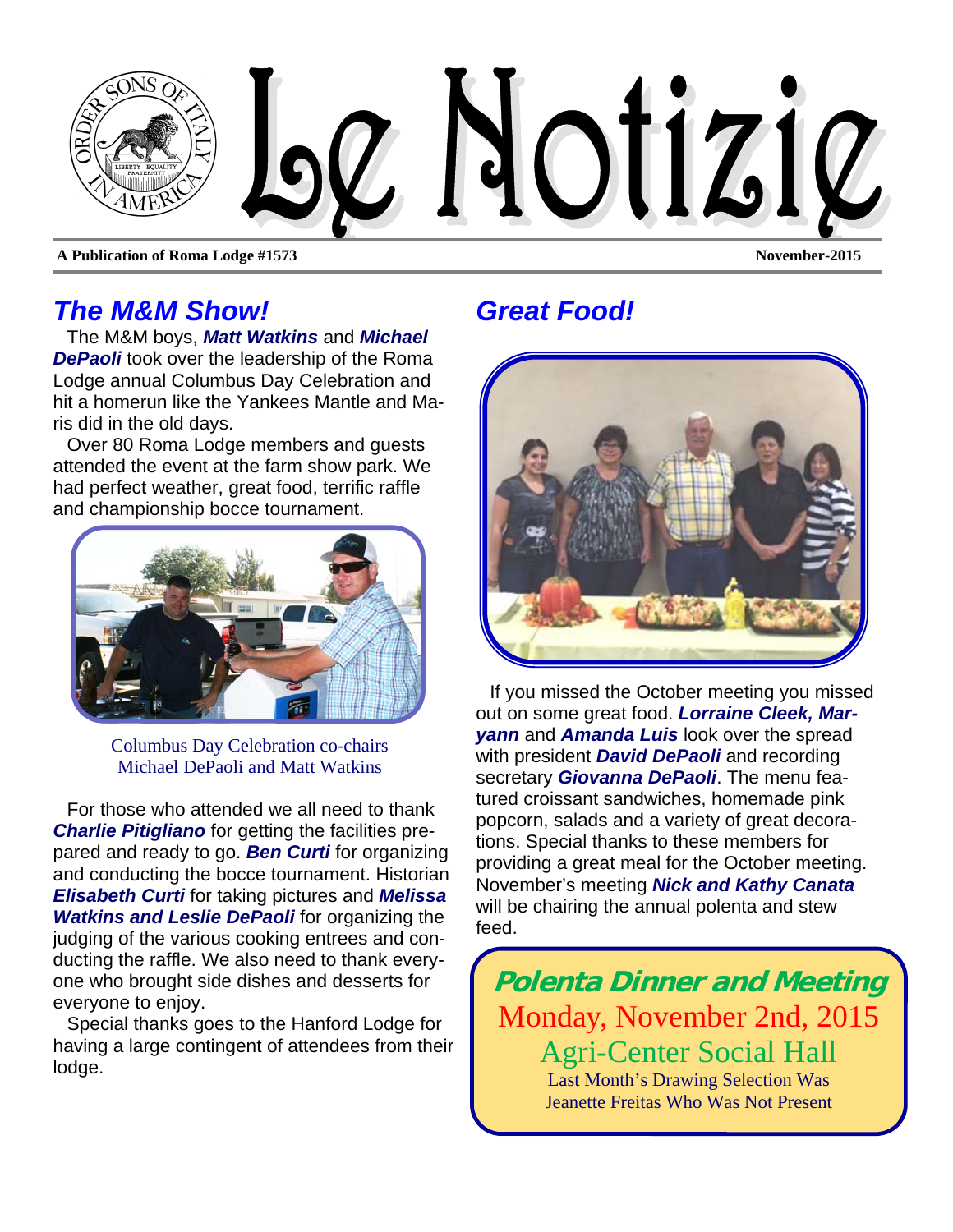

*2015 Columbus Day Bocce Champs!* The perpetual winning bocce trophy was awarded by *President David DePaoli* to *2015 champions Lar‐ ry DuƩo, Ben CurƟ, Sal Chiaramonte and Ken Bertorelli.* The second place team was *MaƩ and Melissa Watkins and Michael and Leslie DePaoli.* 



#### *Grandpa!*

*Philip CurƟ* reads a story about Christo‐ pher Columbus to his granddaughter and newest member of the lodge *Domenica CurƟ.* 



*Dessert Queens! Winners in the dessert contest were (l‐r) Janis Hansen, Elisa‐ beth CurƟ, Kathy Briano, Jackie Giacomazzi and Amie PiƟ‐ gliano. Hanford Lodge Rocks*



Hanford Lodge members Front row: Lilia Gia‐ comazzi, Louise Tesoriere Back row: Janis Hansen, President Louise Silacci, Jackie Giacomazzi Tony Tesoriere Jr, and Tony Tesoriere were on hand to support the Roma Lodge Columbus Day Celebration at the WAE park on October 11th. Thanks for your support.

#### **GOT NEWS!**



Ben Curti did another great job of conducting the bocce tournament and was on the winning team!

If you have news, pictures, family milestones or other information you would like to share with lodge members email to larrydutto@yahoo.com by the 20th of each month.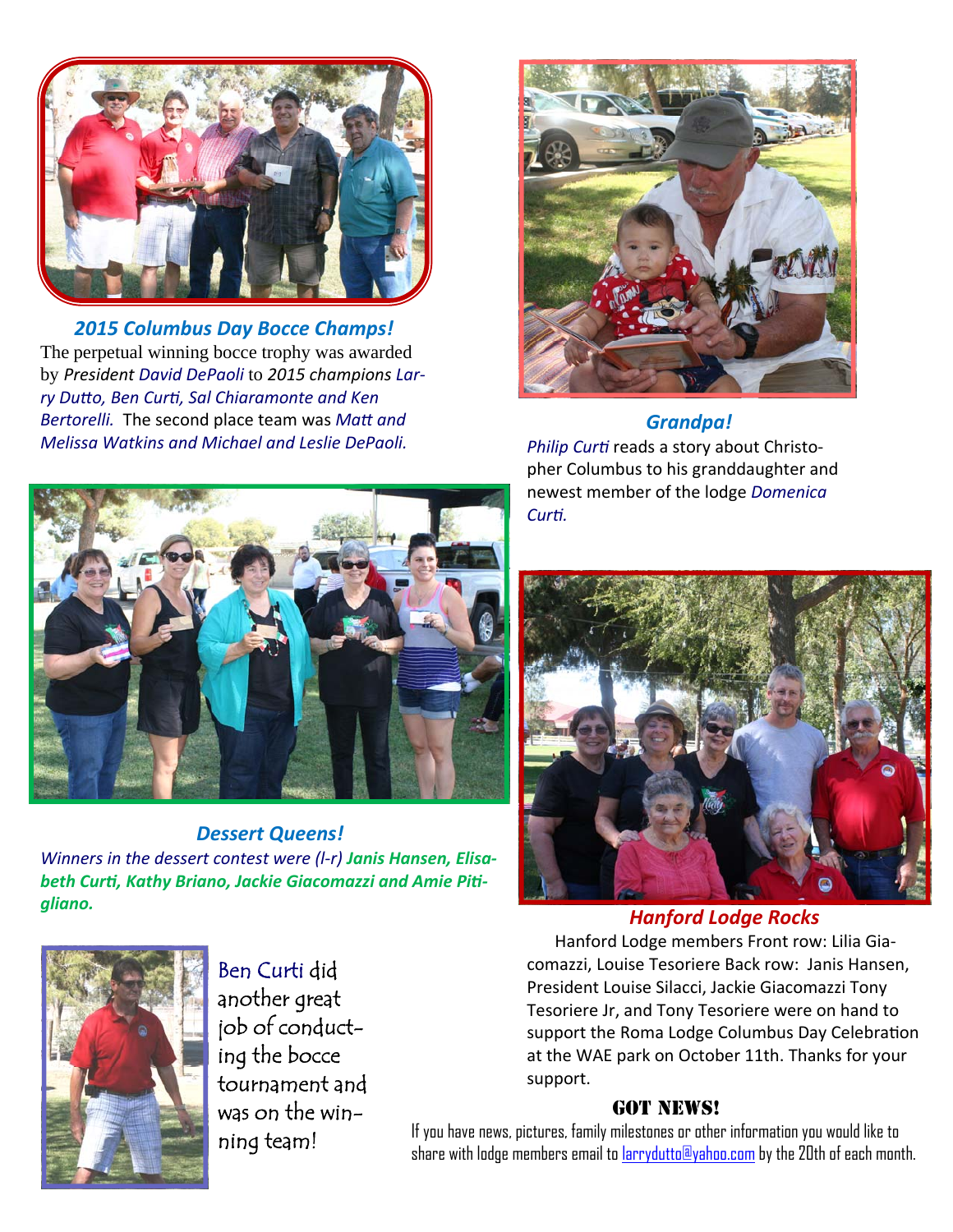### **All Hail The Queen!**  *Gabrielle Benedetti* has graciously agreed

to serve as the Roma Lodge Queen. She follows in her sister Isabella's footsteps by taking on the challenge.

She is already selling raffle tickets and will be having other fundraisers. As a starter we are asking members to bring their plastic bottles and alumi-



num cans to the monthly lodge meetings so they can be recycled and the proceeds will go toward the fundraising efforts.

#### New Babies *Camden Christopher*

*Taylor* was born on September 25 at 7:11 am at Kaweah Delta Hospital. Weighed 7 lbs 12 oz and was 20 inches long. Parents are *Brian Taylor and Nicole Pedroncelli Taylor*. Grandparents are *Ronnie and Karen Pedroncelli.* Great Grandparents are *Lawrence and Lillian Cotta*.



*President's Award!* 

Roma Lodge Grand Deputy, *Lilia Giacomazzi* was recently honored by the Kings County Farm Bureau with the Presidents Award at their annu-



al meeting in Hanford on October 13th. Lilia's grandson *Dino Giacomazzi* presented the award while completing his term as the KCFB president. Dino has been an advocate for many instrumental dairy, farming and conservation issues in Kings County.

New Members *Domenica Lilia Curti and her mother Navin Curti* were initiated into Roma Lodge at the October meeting. She is the daughter of *Navin and Justin Curti*  and granddaughter of *Janis and Phillip Curti.* 



# *UC Merced Chancellor's Honor*

*Harper Olivia DePaoli*  arrived at 4:17 p.m. on October 18, 2015 at Kaweah Delta Hospital. She weighed 8lbs, 4 oz and measured 20 inches long. Her proud parents are Roma Lodge members *Michael and Leslie DePaoli.*  Grandparents are *David and Giovanna DePaoli.* 



Roma Lodge member *John McLafferty* of Go‐ leta, California was hon‐ ored by Dorothy Leland, Chancellor of UC Merced as part of the Chancellor's Honors Recognition Celebration. The honor is bestowed on students who have been on the Dean's Honor List for two semes‐ ters and have a grade point average of 3.5 or



higher. John is pictured with his mother *Carol McLafferty* at the celebration.